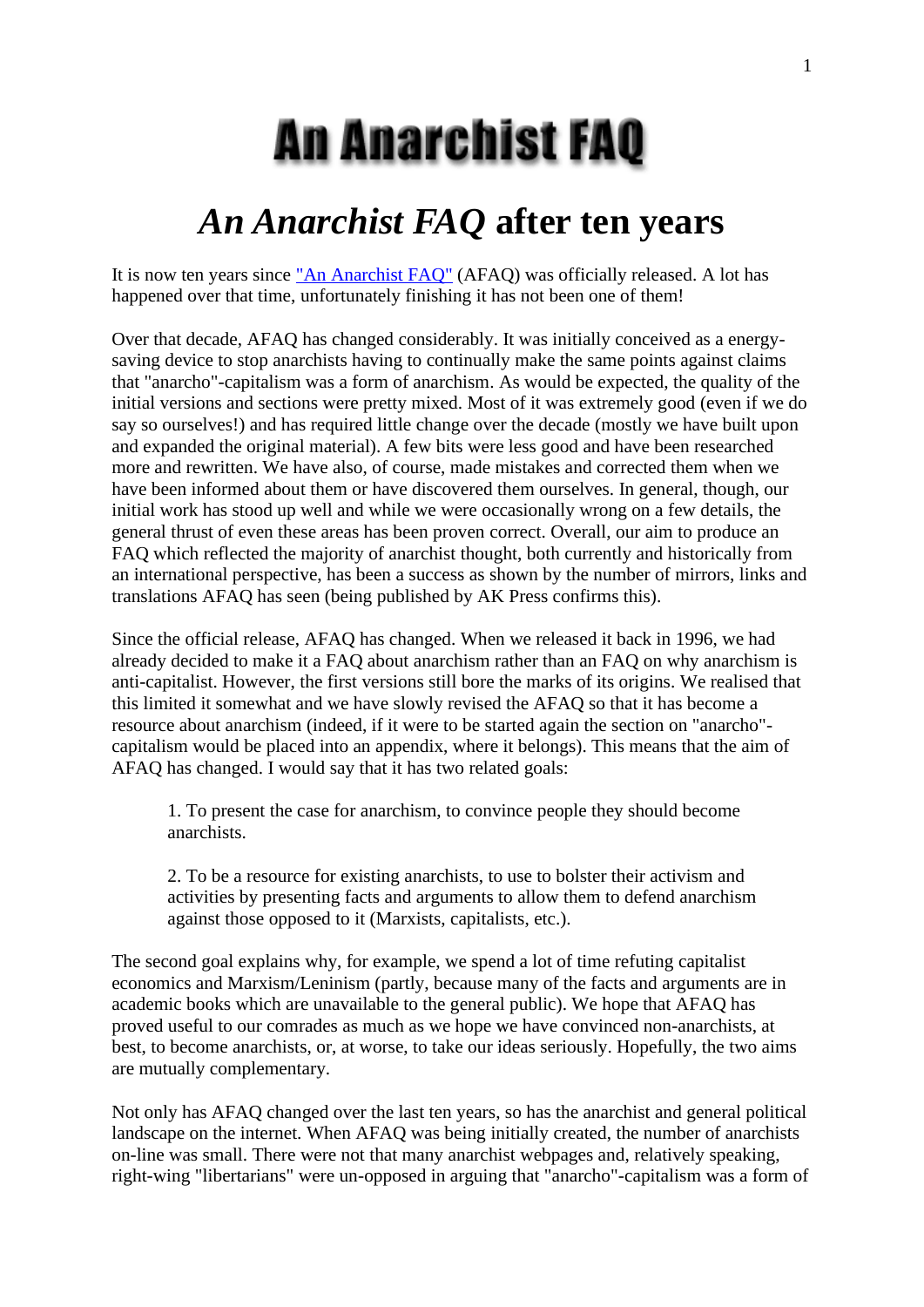anarchism (the only FAQ was Caplan's biased and inaccurate "Anarchist Theory FAQ"). As a non-American, I was surprised that this oxymoron even existed (I still am, as are all the anarchists I mention it to). Anarchism has always been a **socialist** theory and the concept of an "anarchism" which supported the economic system anarchism was born opposing is nonsense. Arguing with its supporters and reading up on it convinced me that the only real link it has with anarchism is simply its attempted appropriation of the name. [1] Hence the pressing need for a **real** anarchist FAQ, a need AFAQ successfully met.

Luckily, over the 1990s things changed. More anarchists went online, anarchist organisations created a web presence and the balance of forces changed to reflect reality (i.e. there are far more anarchists than "anarcho"-capitalists). The anti-capitalist movement helped, putting anarchists back in the news (the BBC even linked to AFAQ for those interested in finding out what anarchists wanted!) Even in the USA, things got better and after Seattle genuine anarchism could no longer be ignored. This produced some articles by "anarcho"-capitalists, explaining how there are two forms of anarchism and that the two have nothing or little in common (if that is the case, why call your ideology anarchism?). Anarchist organisations and activism increased and the awareness that anarchism was anti-hierarchy, anti-state **and** anticapitalist increased. As an added bonus, some genuine individualist anarchists appeared, refuting the claim that "anarcho"-capitalism was merely a form of "updated" individualist anarchism. All these developments were welcomed, as were the words of praise and encouragement we received for our work on AFAQ from many anarchists (including, it must be stressed, individualist ones). Today, genuine anarchism in all its forms has a much greater profile, as is anarchist opposition to "anarcho"-capitalism and its claims. We hope AFAQ played a role, however small, in that process.

Of course, the battle is not over. On Wikipedia, for example, right-"libertarians" are busy trying to rewrite the history of anarchism. Some anarchists have tried to counteract this attempt, and have meant with differing degrees of success. We urge you to get involved, if you have the time and energy as numbers, sadly, do seem to count. This is because we anarchists are up against people who, apparently, do not have a life and so can wage a war of attrition against those who try and include relevant facts to the entries (such as the obvious anti-capitalism of "traditional" anarchism, that anarchism is **not** compatible with government or hierarchy -- hence an-**archy**! -- or that calling yourself an anarchist does not necessarily make it so). It is a shame that such a promising project has been derailed by ideologues whose ignorance of the subject matter is matched only by their hatred of AFAQ which they deny is a "credible" or valid reference on anarchism.

I am not surprised that AFAQ is hated by the "libertarian" right (nor will I be surprised if it is equally hated by the authoritarian left). After all, it presents the case for genuine anarchism, exposes the claims of a capitalist "anarchism" for the nonsense they are and shows how deeply authoritarian right-wing "libertarianism" actually is. That the FAQ can be called "biased" by these people goes without saying (it is, after all, a FAQ about anarchism written by anarchists). What seems funny is that they just do not comprehend that anarchists take offence to their pretensions of labelling their ideology "anarchism," that we would seek to refute such claims and that their notion that "anarcho"-capitalism is anarchist is far more biased. Let us hope that more academics will pay attention to this and the obvious fact that there is a very long list of anarchists, famous and not-so-famous, who consider the whole concept an oxymoron.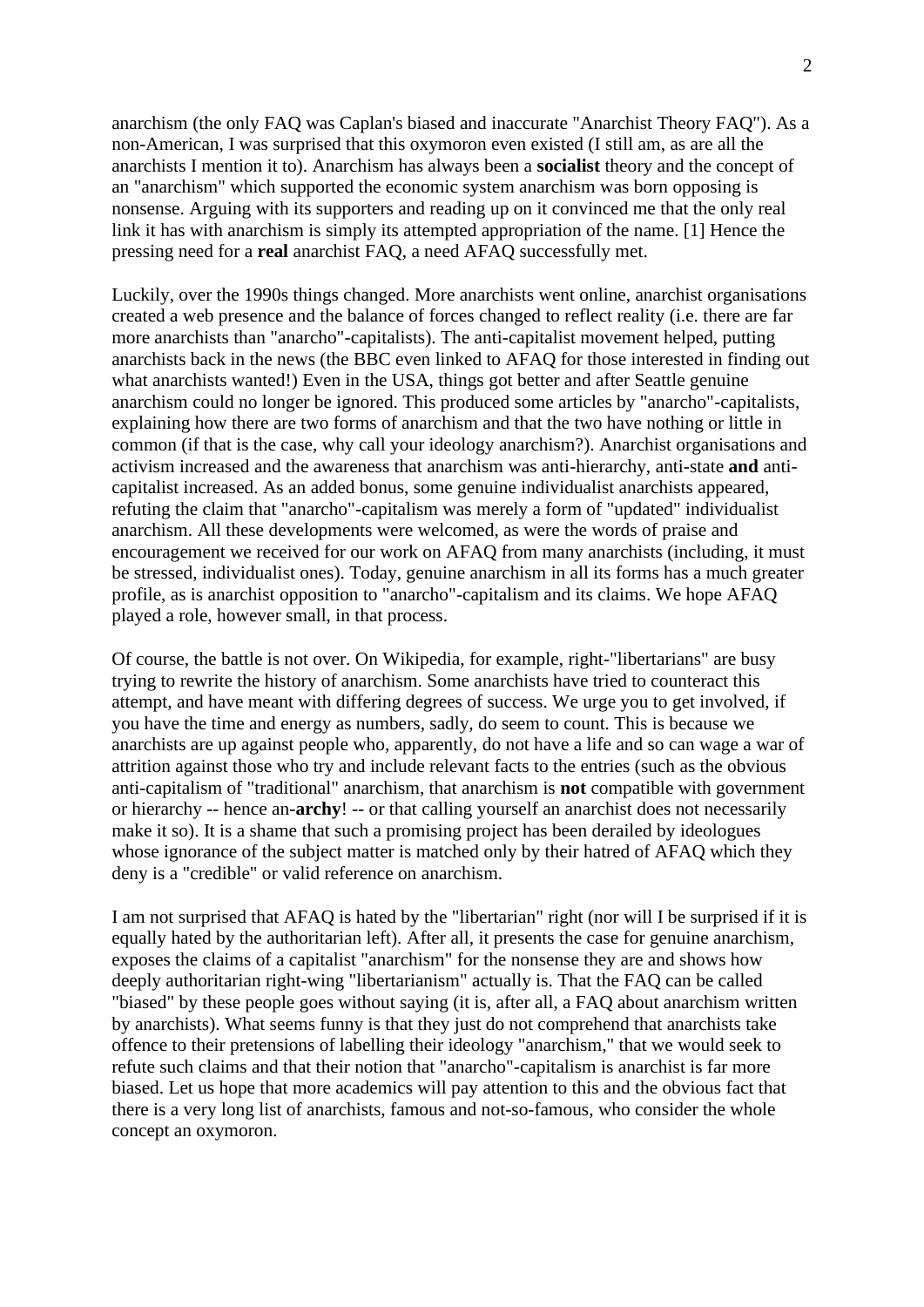Equally unsurprising is the attempt to deny that AFAQ is a valid reference on Wikipedia. This boils down to the claim that the authors are "nobodies." Given that Kropotkin always stressed that anarchism was born from the people, I take that intended insult as a badge of pride. I have always taken the position that it is not who says something that counts, but what they say. In other words, I would far sooner quote a "nobody" who knows what they are talking about than a "somebody" who does not. As AFAQ indicates with its many refutations of straw man arguments against anarchism, there are plenty of the latter. Ultimately, the logical conclusion of such an argument is that anarchists are not qualified to discuss anarchism, an inherently silly position but useful if you are seeking to turn anarchism into something it is not.

Given that even such an usually reliable expert as the late, great, Paul Avrich made mistakes, this position is by far the most sensible. Between what a suitably qualified "expert" writes and what actual anarchists say and do, I always go for the latter. Any serious scientist would do so, but sadly many do not -- instead, we get ideology. A classic example is Eric Hobsbawm's thesis on **"Primitive Rebels"** which he decided to illustrate, in part, with the example of Spanish anarchism. As we recount as part of our appendix on "Marxism and Spanish Anarchism" while being undoubtedly a "somebody" and immensely qualified to write on the subject, his account was utter nonsense. This was proven beyond doubt when an anthologist interviewed the survivors of the Casas Viejas massacre. Their account of the event had only appeared previously in anarchist papers at the time and both, needless to say, refuted Hobsbawm.

So, to be called a "nobody" is quite a complement, given how many of the "somebodies" have not stopped being ignorant of anarchism from putting pen to paper and exposing that ignorance to the world (the worse recent example of this, outside of Marxism, must be George Monbiot's terrible comments in his **"Age of Consent"**). So, when it comes to saying what anarchism is, I turn to anarchists. This is what the "experts" should be doing anyway if they were doing their job.

Are we "qualified" to write about anarchism? Well, the the collective has always been made up of anarchists, so we have an anarchist FAQ written by anarchists. It has always been a popular site, given the number of mirrors, translations and links it has been given (one mirror called it "world famous"). It is being published by AK Press, one of the leading anarchist publishers in the world.

I am the main editor and contributor to AFAQ. While one contributor to Wikipedia claimed I as an American academic, this is not the case. I have a "real" job and work on AFAQ in my spare time (I do despair when people, particularly leftists, assume that wage slaves are incapable of producing works like AFAQ). I have been always been an anarchist since becoming politically aware which means I have been an anarchist activist for approximately 20 years (time flies when you are having fun!). I have been a member of numerous anarchist groups and have contributed to many anarchist publications and websites. As can be seen from my personal webpage [2], I regularly contribute articles to **Freedom** (the leading English-language anarchist newspaper). Rarely does an issue come out without something by me it in. Moreover, some of the longer articles have appeared in **Black Flag** (before and after I joined its editorial committee). My works have also been published in **Scottish Anarchist**, **Anarcho-Syndicalist Review** and **Free Voices** and some have been translated into other languages. I am also an invited columnist for the [www.infoshop.org](http://www.infoshop.org/) and [www.anarkismo.net](http://www.anarkismo.net/) webpages (neither of which I am otherwise involved with). In addition, I have been invited to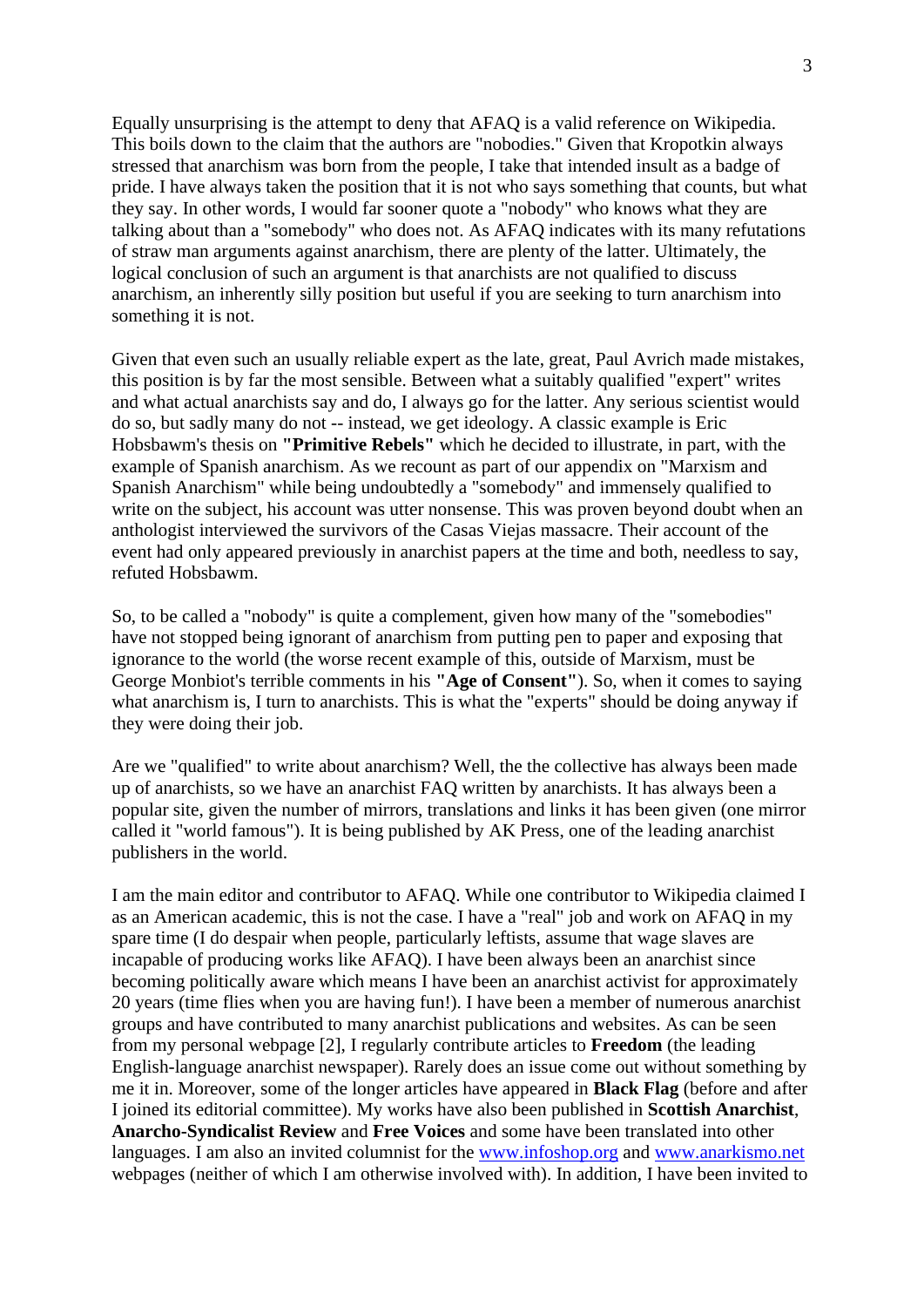speak at anarchist conferences in Scotland and Ireland, as well as by Marxist parties to debate the merits of anarchism. Due to family commitments, my specifically anarchist activities are pretty much limited to writing these days, but I remain a reasonably active trade unionist.

I will leave it up to the reader to decide whether we are "qualified" to write about anarchism or not!

But as I said, I always consider what is said more important than who says it. The fact that AFAQ is so popular with anarchists is what counts and I hope that we continue to be. We are always looking for help and suggestions, so if you want to get involved or want something added or changed, please contact us -- we consider AFAQ as a resource for anarchists and we want it to reflect what anarchists think and do. [3] However, if you do want something changed or added be prepared to do some or all of the work yourself as we have our own plans on future developments and may not be able to provide the time or energy for other changes. Also, if you spot a mistake or a typo, please inform us as no matter how often we check errors do creep in. We take our task seriously and correct all errors when informed of them (differences in interpretation or terminology are not, of course, errors). [4]

Speaking personally, I have enjoyed being part of this project. I have learned a lot and have gained a better understanding of many anarchist thinkers and historical events. For example, I can now understand why Daniel Guerin was so interested in Proudhon and why it has been a crying shame that Voltairine de Cleyre's works have been unavailable for 8 decades. As such, my understanding and appreciation of anarchism has been enriched by working on AFAQ and I hope that others have had a similar experience reading it. On the negative side, I've had to read some terrible books and articles but very few, if any, of those were anarchist. But this is minor. The work has been worth it and while it has taken longer than any of us had imagined at the start, I'm glad that we are still working on it ten years later as AFAQ is much improved for all that time and energy. If nothing else, this work has reinforced my belief in the positive ideas and ideals of anarchism and confirmed why I became an anarchist so long ago. And, let me be honest, I would not do it unless I enjoyed it!

What of the future? Obviously, we know that AFAQ is not the final word on anarchism (we have always stressed that this is **An** Anarchist FAQ and not "The Anarchist FAQ," although some do call it that). The immediate aim is to revise the existing main sections of AFAQ for publication, which we are slowly doing. In the process some previous work is being added to and, in some cases, totally revised. After ten years, our knowledge of many subjects has expanded considerably. We have also asked a couple of individualist anarchist comrades to have a look over section G and hopefully their input will flesh out that section when it comes to be revised (for all its flaws, individualist anarchism deserves far more than to be appropriated by the right and social anarchists should be helping its modern supporters attempts to reclaim their radical tradition). [5] Once the revision of the main body of AFAQ is complete, the appendix on the Russian Revolution will be finished and then all the appendices will be revised.

After that, AFAQ will be added to once new information becomes available and new anarchist social movements and ideas develop. We have not covered everything nor does AFAQ discussed all developments within anarchism in all countries. If you think we have missed something, then contact us and we can arrange to include the subject and issues missing. As noted above, though, do **not** expect us to do all the work for you. This is a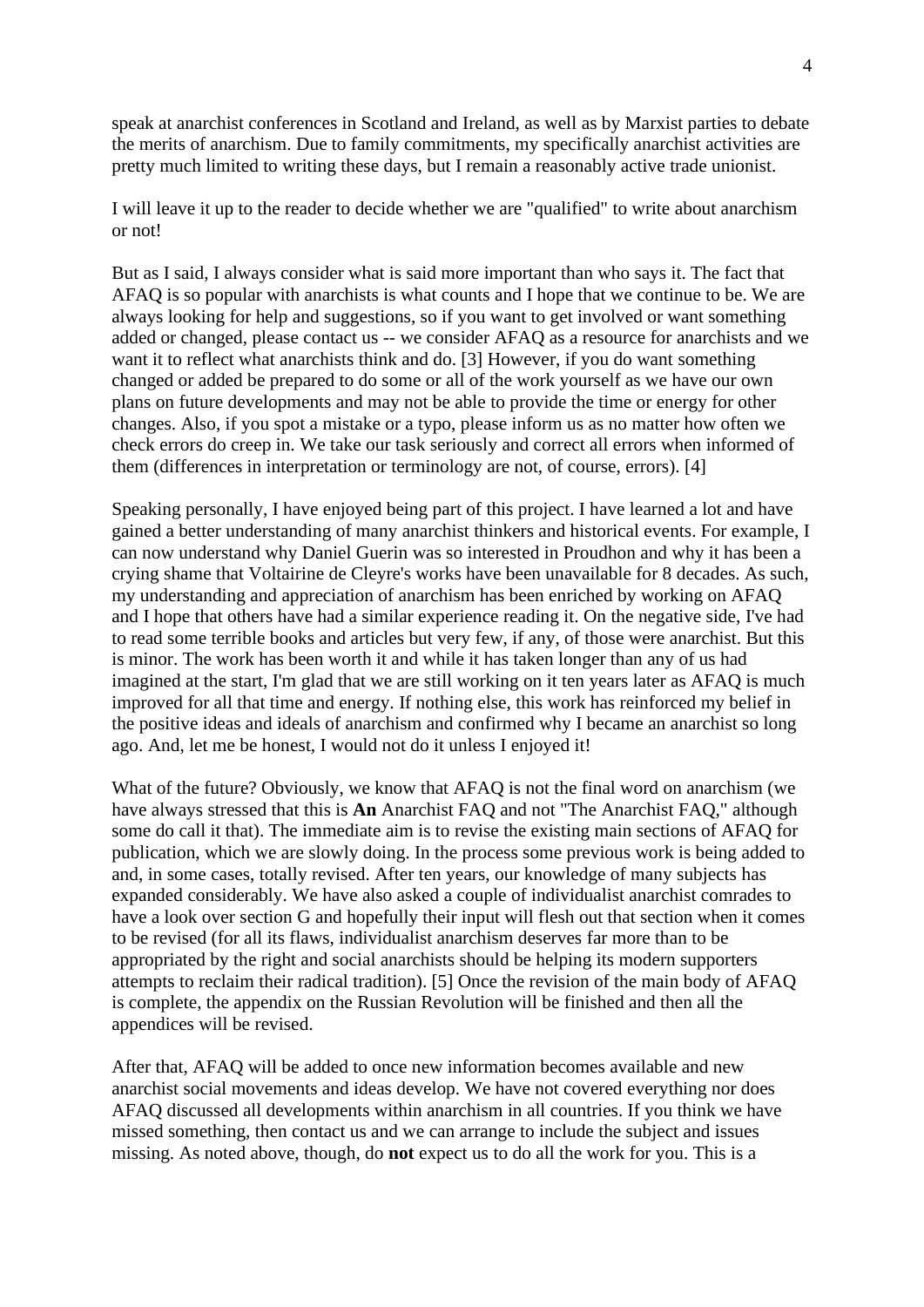resource for the movement and, as such, we expect fellow anarchists to help out beyond merely suggesting things they expect **others** to do!

Hopefully, after summarising 19th and 20th century anarchism, the anarchists of the 21st century will use that to build and develop new ideas and movements and create both viable anarchist alternatives under statism and capitalism and, eventually, a free society. Whether we do so or not is, ultimately, up to us. Let us hope we can rise to the challenge! I do hope that anarchists can rise above the often silly arguments that we often inflict on each other and concentrate on the 90%+ that unites us rather than the often insignificant differences some consider so important. One thing is sure, if we do not then the worse will happen.

Finally, another personal note. On the way to work, I go past a little park. This little oasis of green in the city is a joy to behold, more so since someone has added this piece of graffiti to one of its walls:

*"Resistance is never futile! Have a nice day, y'all. Love Friday, XXX"*

With that in mind, we dedicate the ten year anniversary release of "An Anarchist FAQ" to all those "nobodies," all those anarchists who are not famous or have the appropriate "qualifications", but whose activity, thoughts, ideas, ideals, dreams and hopes give the "somebodies" something to write about (even if they fail to get some, or even all of it, right).

Iain McKay

## **Notes**

1. While "anarcho"-capitalism has some overlap with individualist anarchism, it lacks the radical and socialist sensibility and aims of the likes of Tucker which makes the latter anarchist, albeit a flawed and inconsistent form. Unlike the former, individualist anarchism **can** become consistent anarchism by simply applying its own principles in a logical manner.

2. Under my pseudonym "Anarcho" (given what's on it, I'm surprised I bother using "Anarcho" these days as it is obvious who writes the articles). It is available here: <http://anarchism.ws/writers/anarcho.html>

3. Apologies for those who sent emails over the years and never received a reply -- some were lost and, given how much busy we are, emails are always the first to suffer.

4. For a discussion of one early incident, mentioned in the Wikipedia entry on AFAQ, see my article (*"An Anarchist FAQ, David Friedman and Medieval Iceland"* on my webpage). Suffice to say, once we became aware of his new criticism this year (Friedman did not bother to inform us directly), we sped up our planned revision and expansion of that section and corrected the few mistakes that had remained. In summary, it can be said our original critique remained valid in spite of some serious errors in details caused by a failure to check sources in a rush to officially release it. We learned our lesson and try not to make the same mistake again (and have not, as far as I am aware).

5. A few people have said that AFAQ does not give equal billing to individualist anarchism. However, in terms of numbers and influence it has always been very much a minority trend in anarchism outside of America. By the 1880s, this was probably the case in America as well